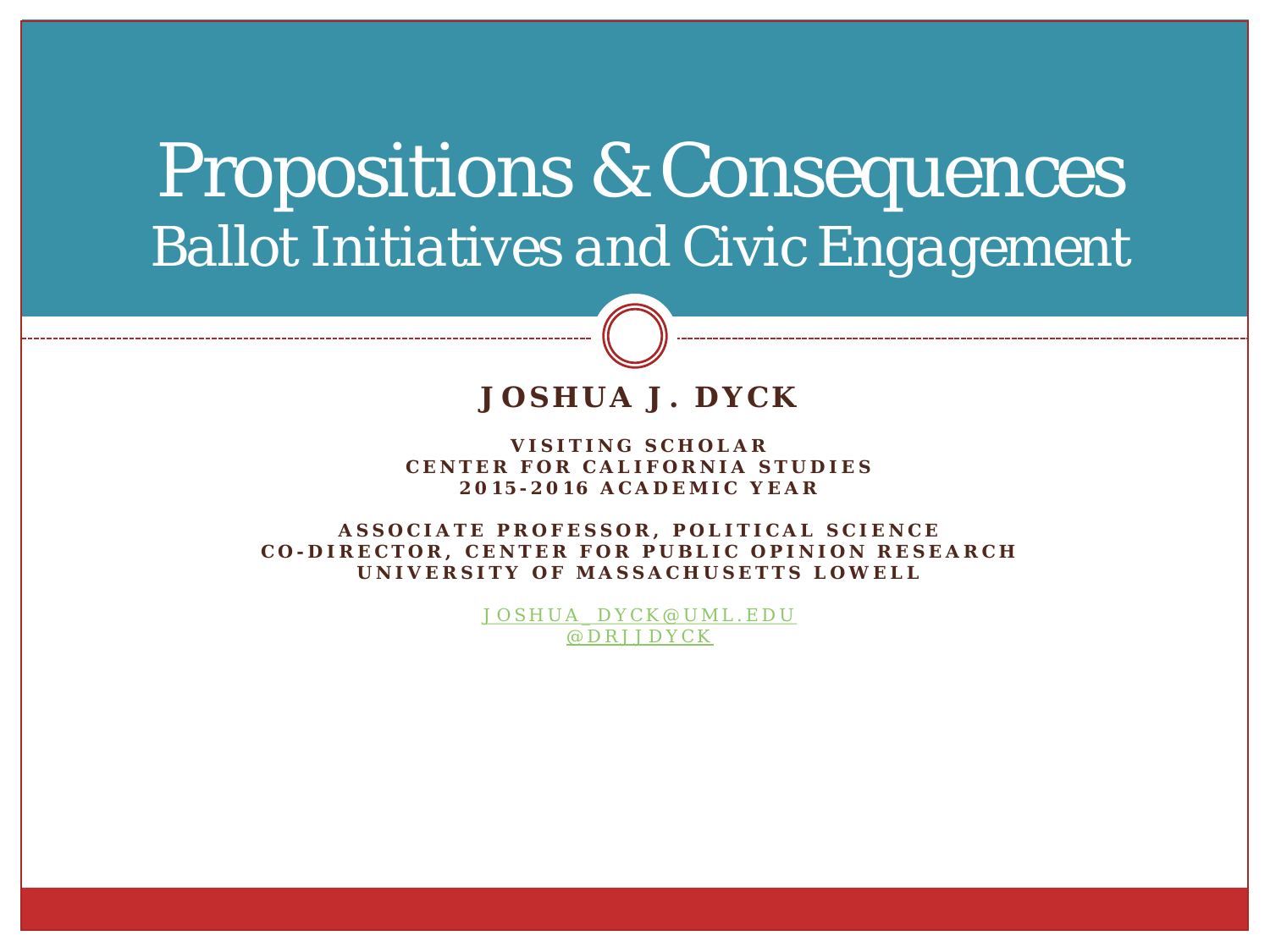# **Roadmap**

- Part I: A Puzzle
- Part II: Background
- Part III: Participatory Democratic Theory
- Part IV: A New Theory and New Evidence
- Party V: Summary and Conclusion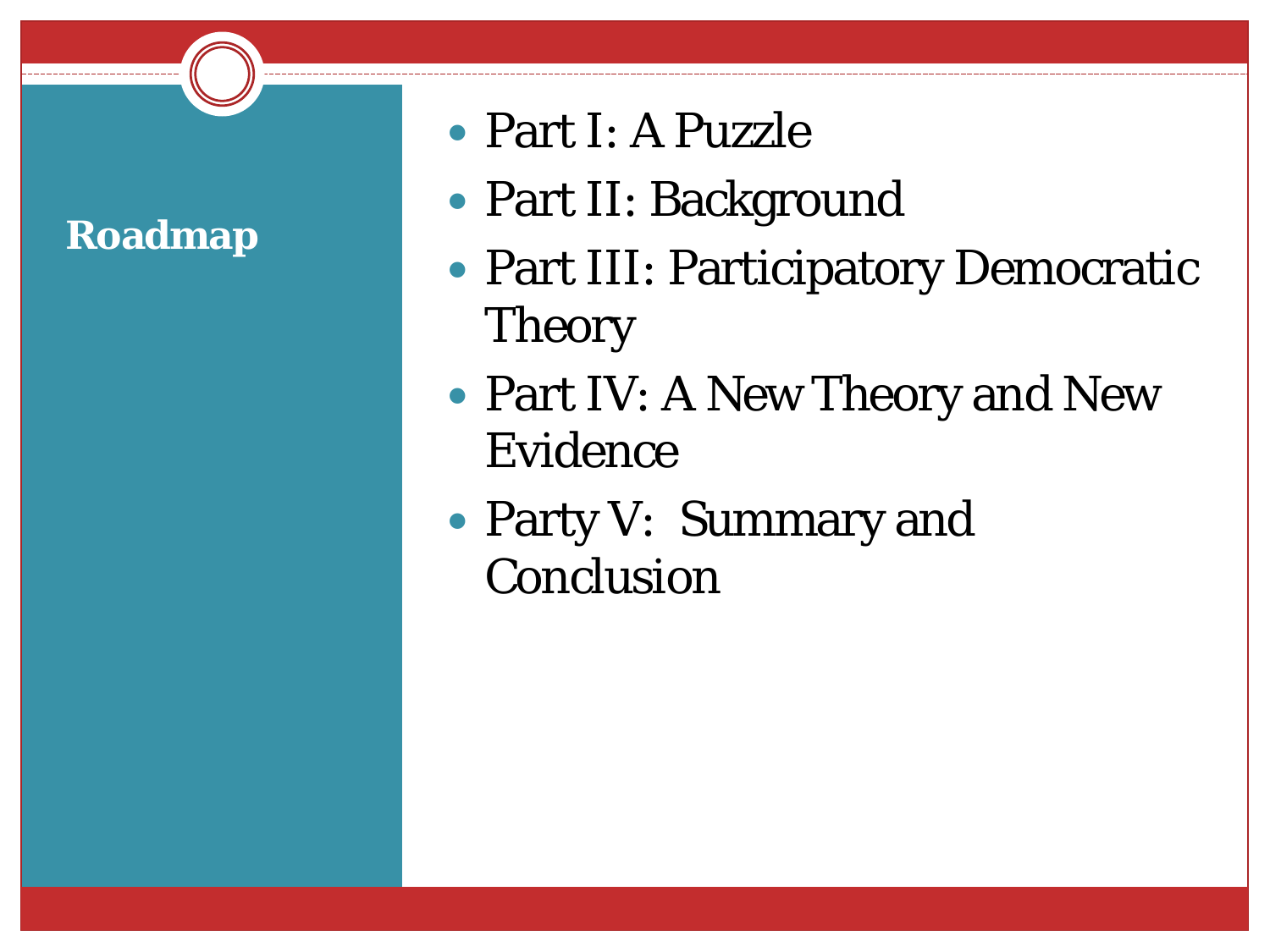# Part I

#### **A PUZZLE**

-------------

-----------------------------

. . . . . . . . .

--------------------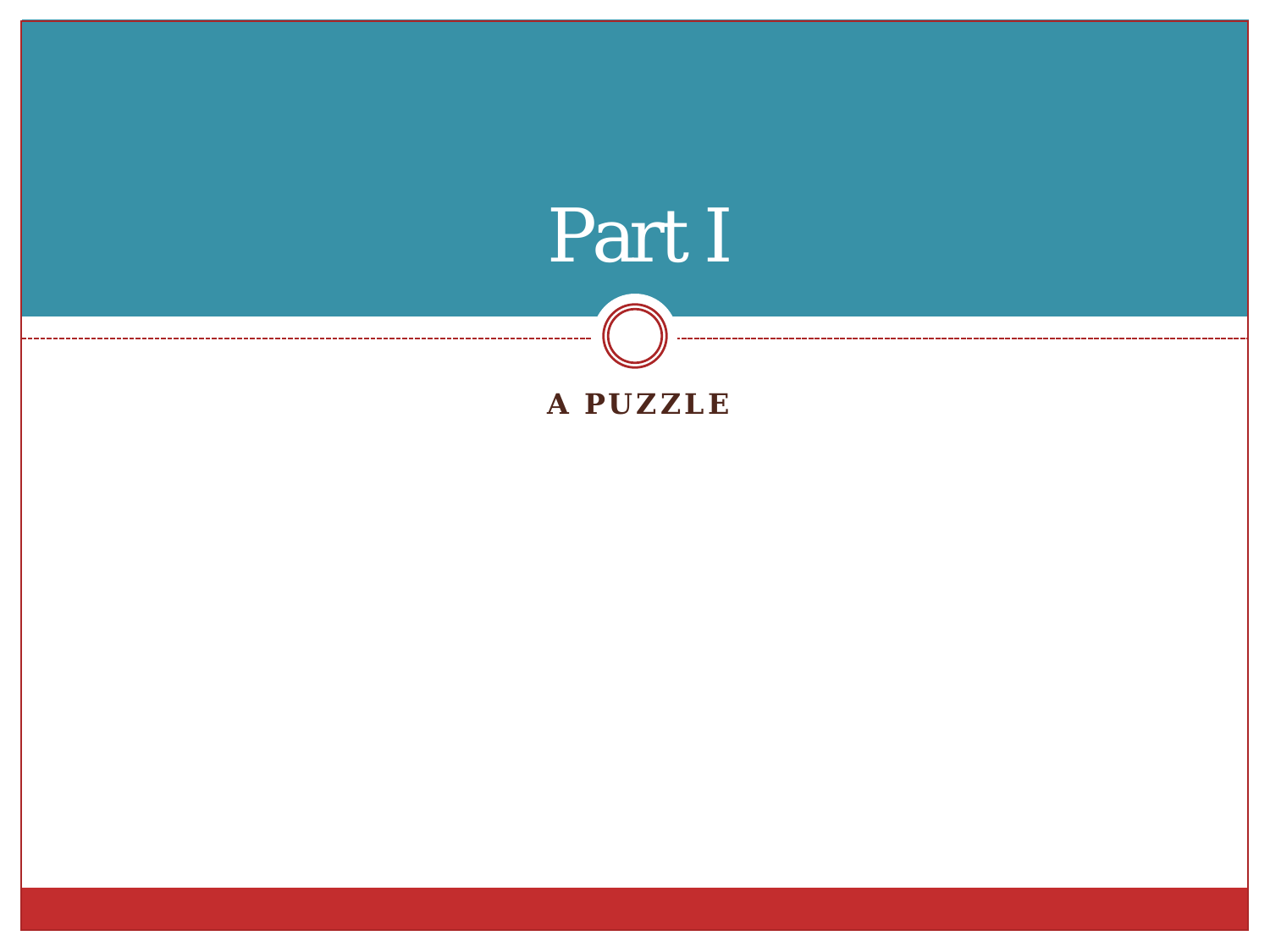### **The puzzle**

• Studies show turnout increases due to initiatives

• No evidence of effects of ballot initiatives on trust, efficacy, knowledge, interest, etc.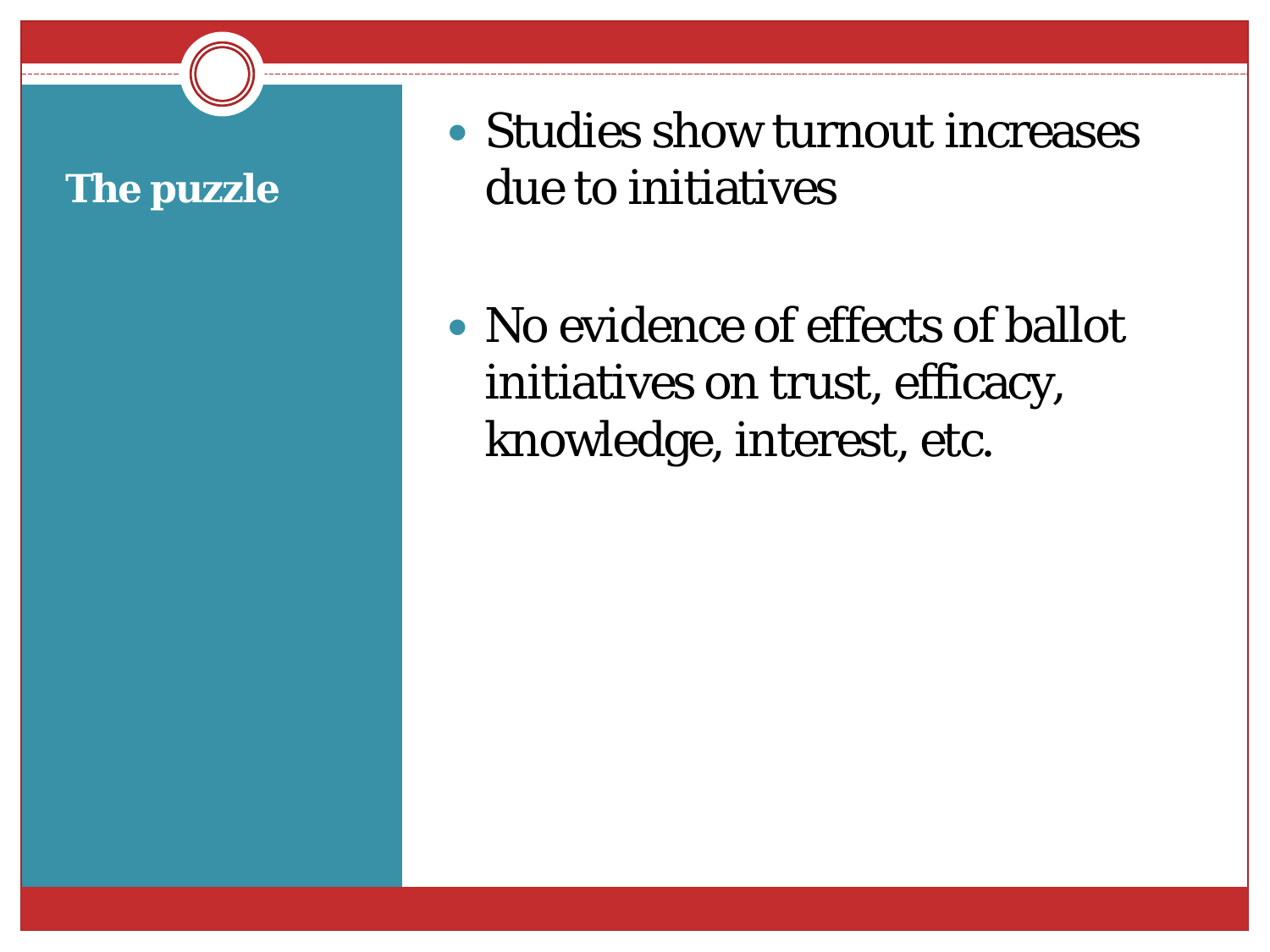# Part II

#### **BACKGROUND**

--------

------

-------------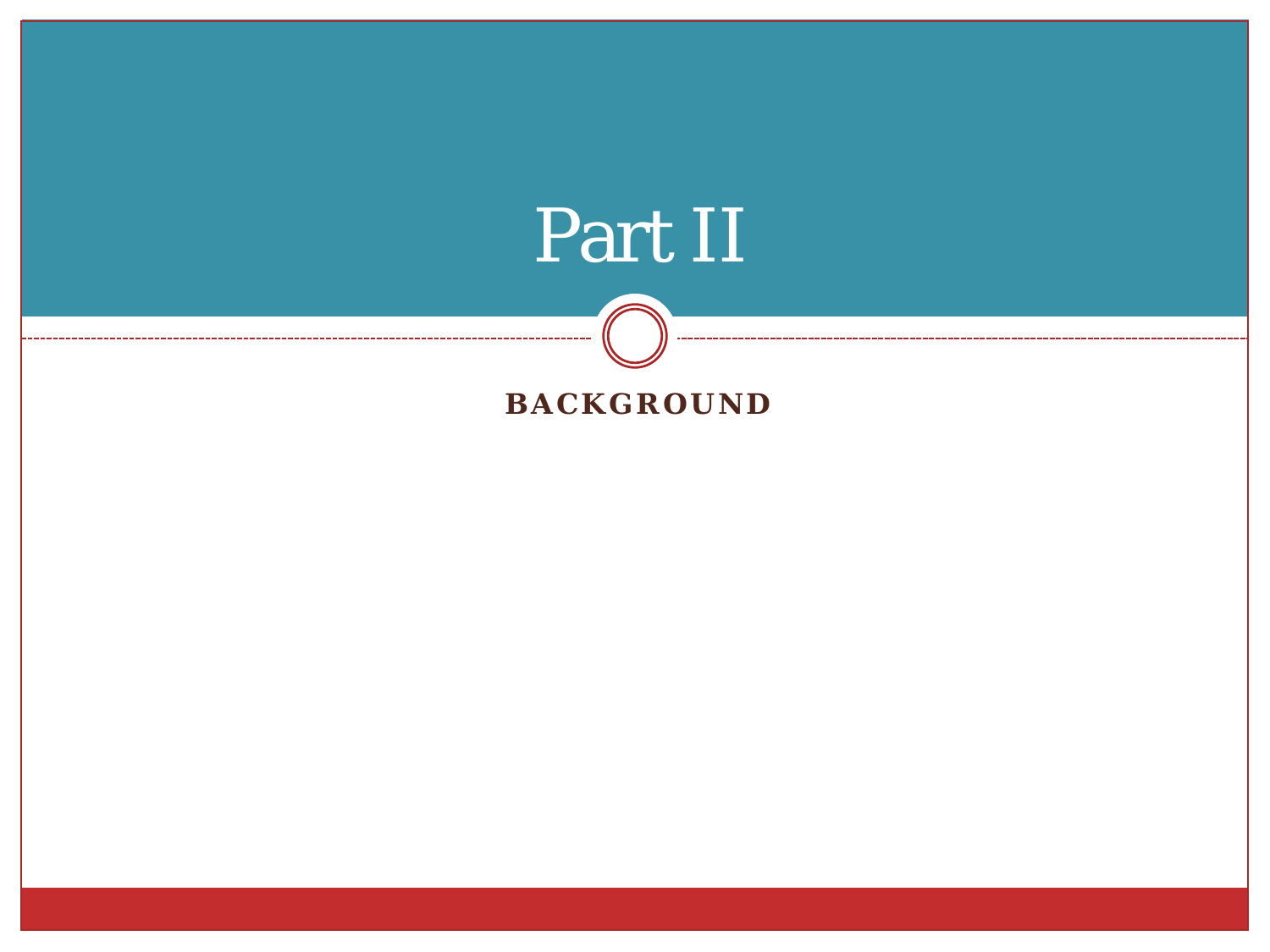## **Direct Democracy**

**Historic Roots** 

**Definitions** 

•Usage

Policy Content

•Contentious debates



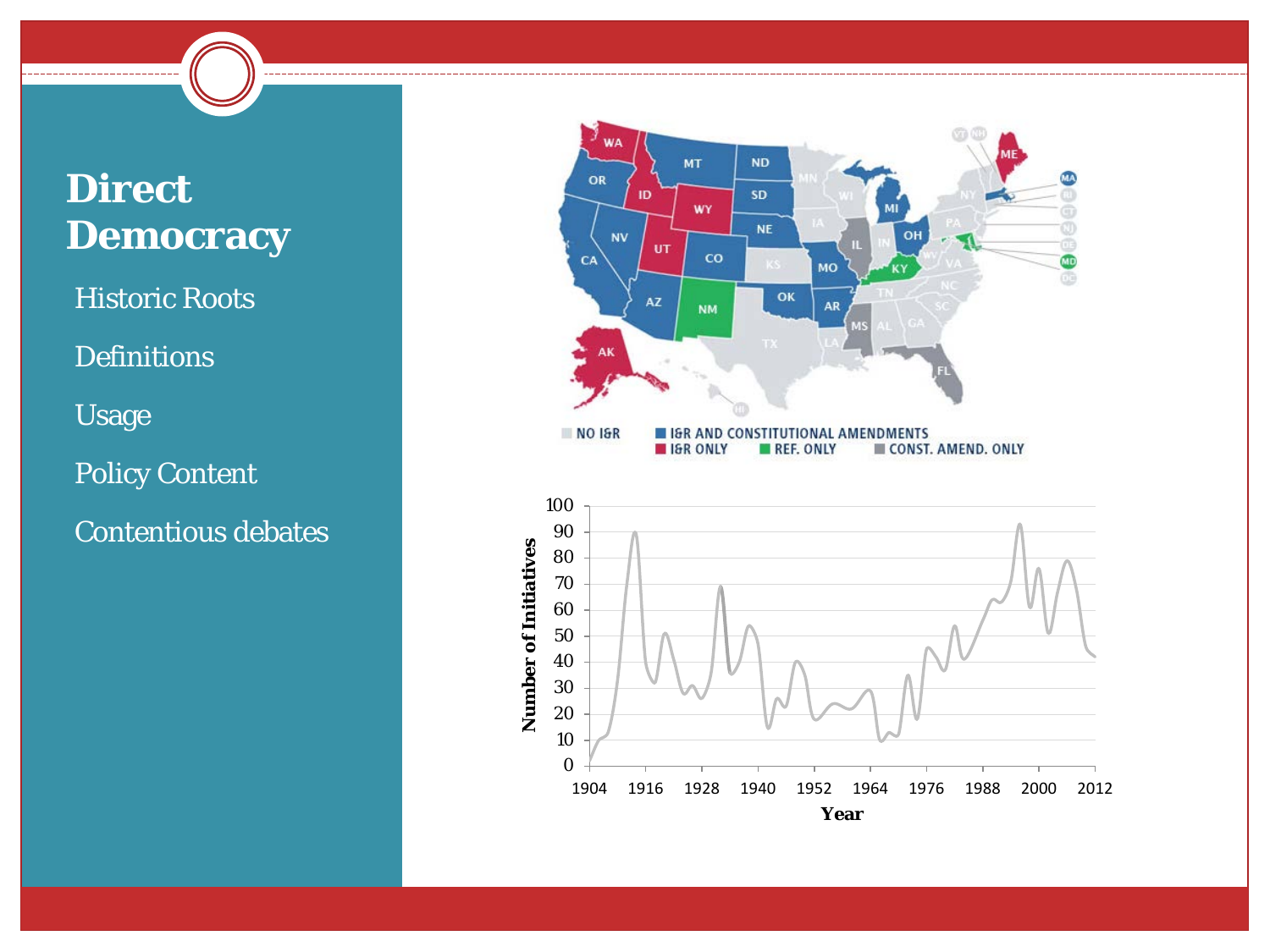## **Roots and Reform**

# • Progressive Era Foundations

- Understanding the purpose of Progressive Era Reforms
	- Political Parties
	- o Corruption
	- Juxtaposition of the ballot initiative with meritocracy and Strong Mayor systems
	- Hybrid Democracy
	- **O** Direct Democracy
- Reconciling with Representative **Democracy**

Madison's tyranny of the majority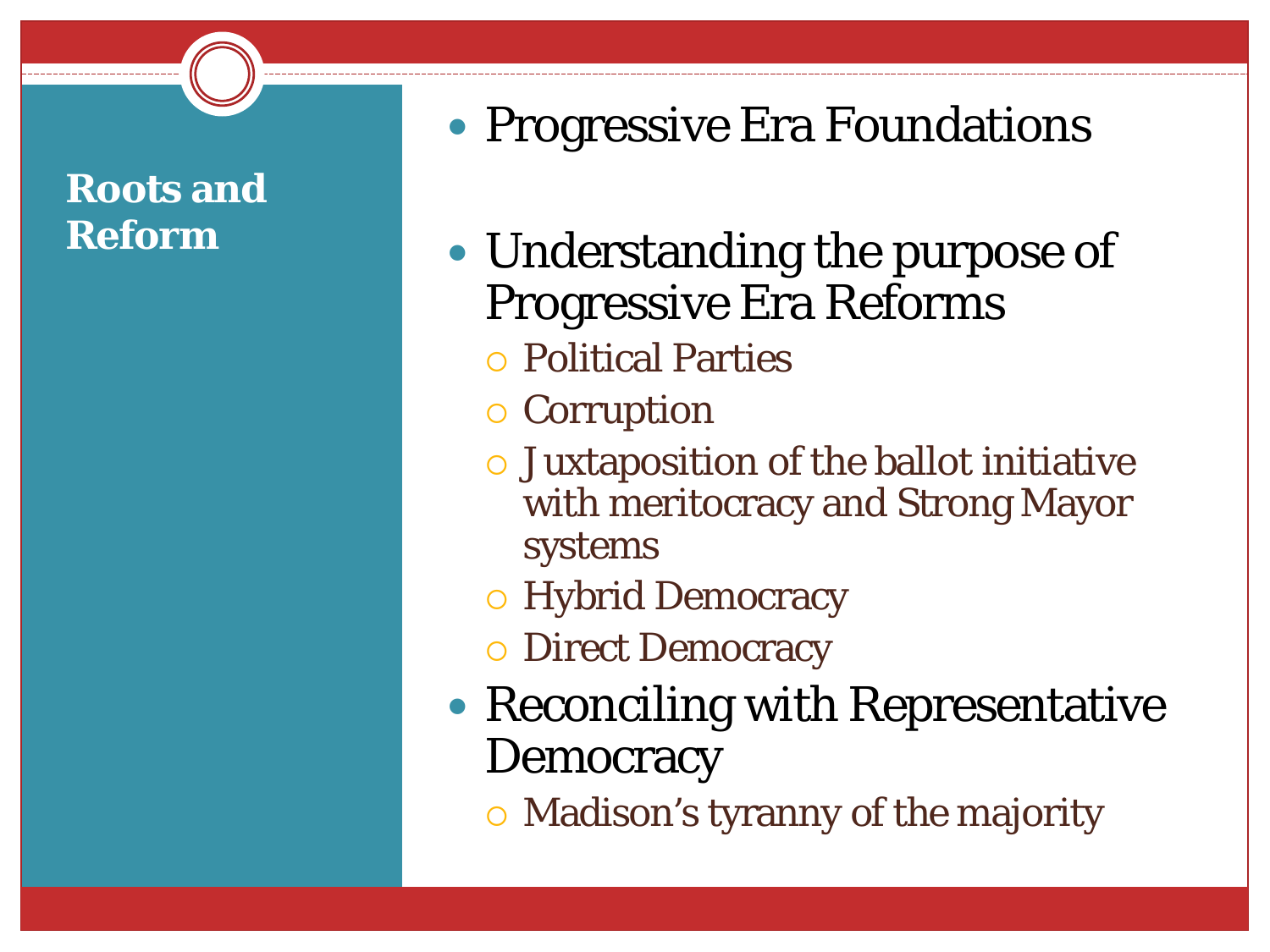# **Adoption and Usage**

--------------------

#### **Table 1. Initiative History and Usage, 1898-2010**

| <b>State</b>                   | Year of<br><b>Adoption</b> | <b>Legislative Domain</b>  | <b>Total Initiatives</b><br>1898-2010 | Average<br><b>Biennial</b><br><b>Initiatives</b> |
|--------------------------------|----------------------------|----------------------------|---------------------------------------|--------------------------------------------------|
| <b>Alaska</b>                  | 1956                       | <b>Statute Only</b>        | 47                                    | 1.7                                              |
| <b>Arizona</b>                 | 1911                       | <b>Both</b>                | 172                                   | 3.4                                              |
| <b>Arkansas</b>                | 1910                       | <b>Both</b>                | 120                                   | 2.4                                              |
| <b>California</b>              | 1911                       | <b>Both</b>                | 340                                   | 6.8                                              |
| <b>Colorado</b>                | 1912                       | <b>Both</b>                | 215                                   | 4.3                                              |
| <b>Florida</b>                 | 1972                       | <b>Constitutional Only</b> | 32                                    | 1.6                                              |
| <b>Idaho</b>                   | 1912                       | <b>Statute Only</b>        | 28                                    | 0.6                                              |
| <b>Illinois</b>                | 1970                       | <b>Constitutional Only</b> | $\mathbf{1}$                          | 0.0                                              |
| <b>Maine</b>                   | 1908                       | <b>Statute Only</b>        | 52                                    | 1.0                                              |
| <b>Massachusetts</b>           | 1918                       | <b>Both</b>                | 72                                    | 1.5                                              |
| <b>Michigan</b>                | 1908                       | <b>Both</b>                | 72                                    | 1.4                                              |
| <b>Mississippi<sup>a</sup></b> | 1992                       | <b>Constitutional Only</b> | $\overline{c}$                        | 0.2                                              |
| <b>Missouri</b>                | 1908                       | <b>Both</b>                | 81                                    | 1.6                                              |
| <b>Montana</b> b               | 1904                       | <b>Both</b>                | 77                                    | 1.4                                              |
| <b>Nebraska</b>                | 1912                       | <b>Both</b>                | 46                                    | 0.9                                              |
| Nevada                         | 1905                       | <b>Both</b>                | 54                                    | 1.0                                              |
| <b>North Dakota</b>            | 1914                       | <b>Both</b>                | 179                                   | 3.7                                              |
| Ohio                           | 1912                       | <b>Both</b>                | 77                                    | 1.6                                              |
| <b>Oklahoma</b>                | 1907                       | <b>Both</b>                | 85                                    | 1.6                                              |
| <b>Oregon</b>                  | 1902                       | <b>Both</b>                | 355                                   | 6.5                                              |
| <b>South Dakota</b>            | 1898                       | <b>Both</b>                | 64                                    | 1.1                                              |
| Utah <sup>c</sup>              | 1917                       | <b>Statute Only</b>        | 20                                    | 0.4                                              |
| <b>Washington</b>              | 1912                       | <b>Statute Only</b>        | 163                                   | 3.3                                              |
| <b>Wyoming</b>                 | 1968                       | <b>Statute Only</b>        | 6                                     | 0.3                                              |

**<sup>a</sup> Mississippi passed it in 1914, but it was ruled unconstitutional in 1922**

**b Montana Added the Constitutional Initiative in 1972**

**c Utah voters approved of the ballot initiative in 1990, but the legislature balked at implementing the law until 1917**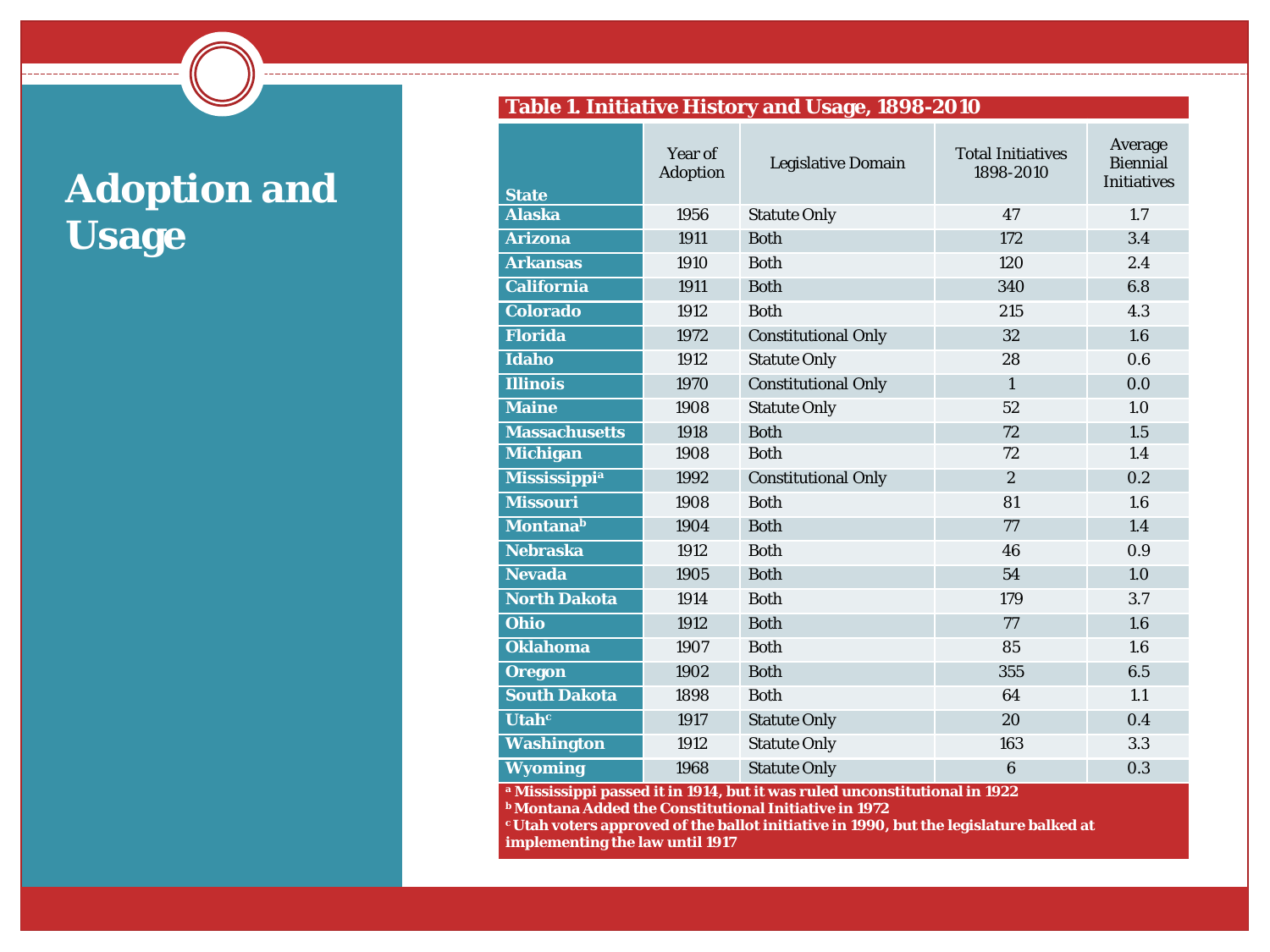### **Content and Conflict**

California had 208 initiatives from 1970- 2012; 76 of them were classified as "tax," "bond," or "budget" initiatives by NCSL







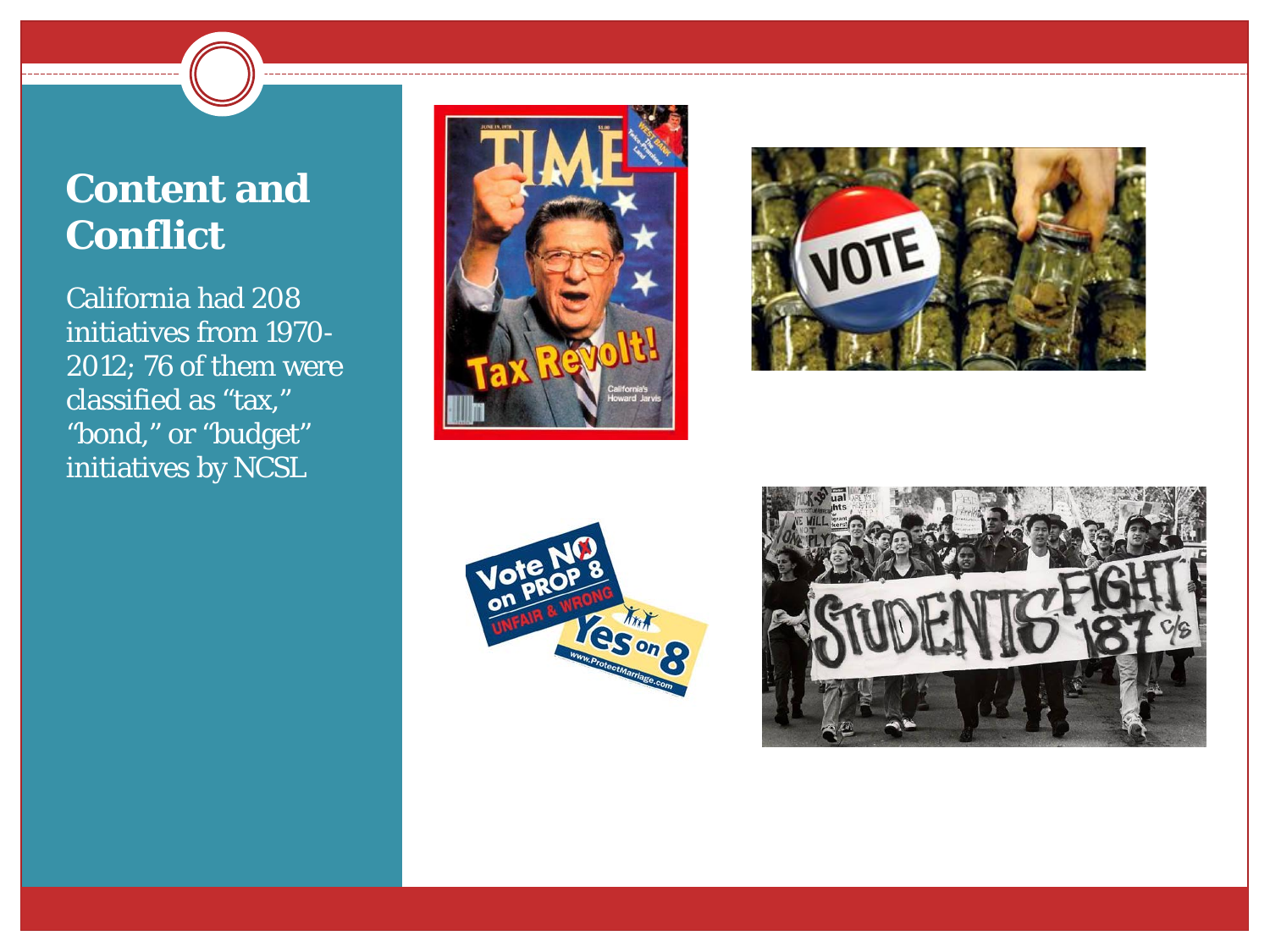## **Civic Engagement**

• A measure of the connectedness of citizens and government/society

Voting/Turnout as civic duty

- Political Interest
- Political Awareness/Knowledge
- Trust (Political and Social)
- Efficacy (Internal and External)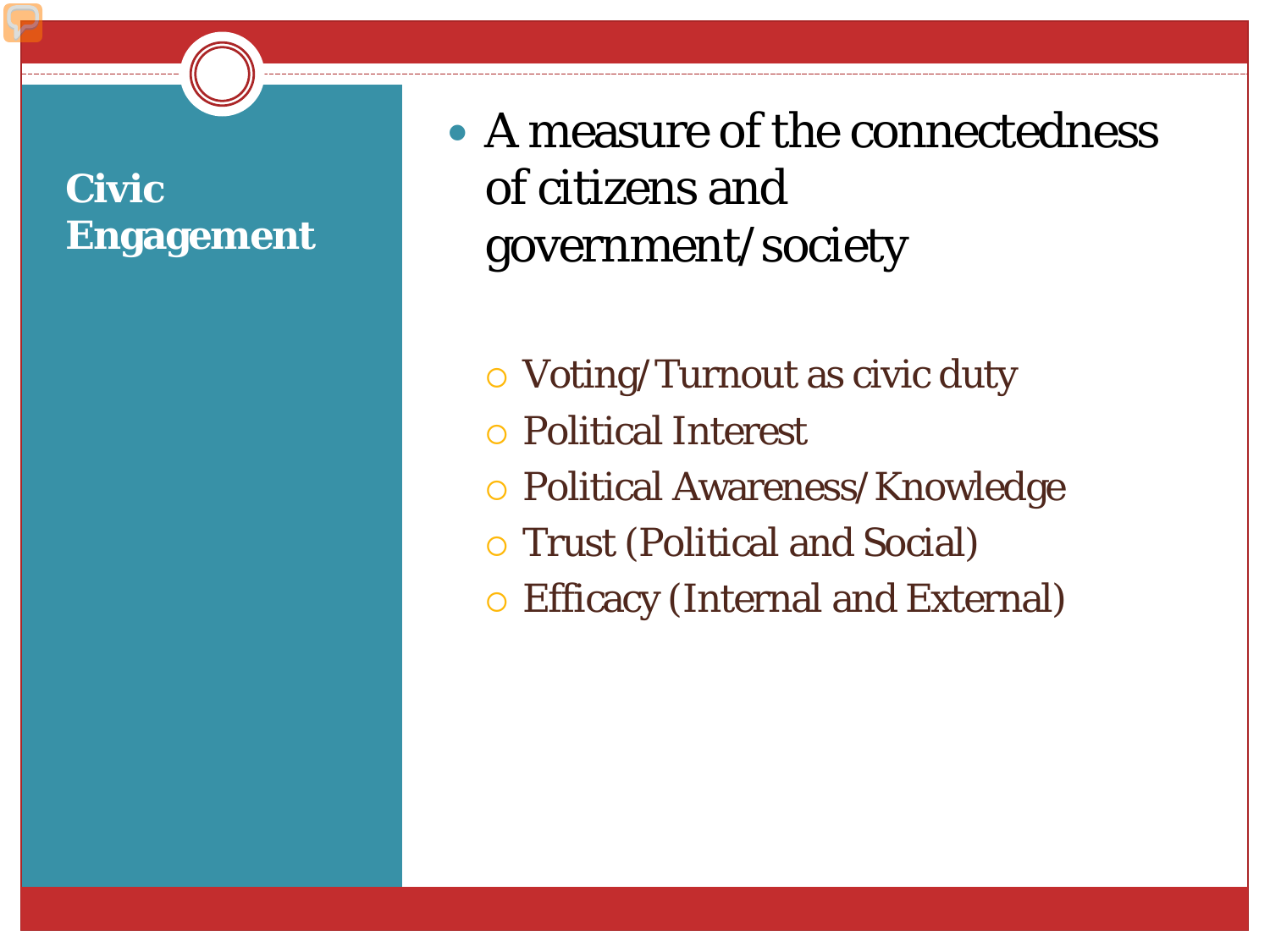### **Effects talked about by scholars**

--------------------

# • Primary

Secondary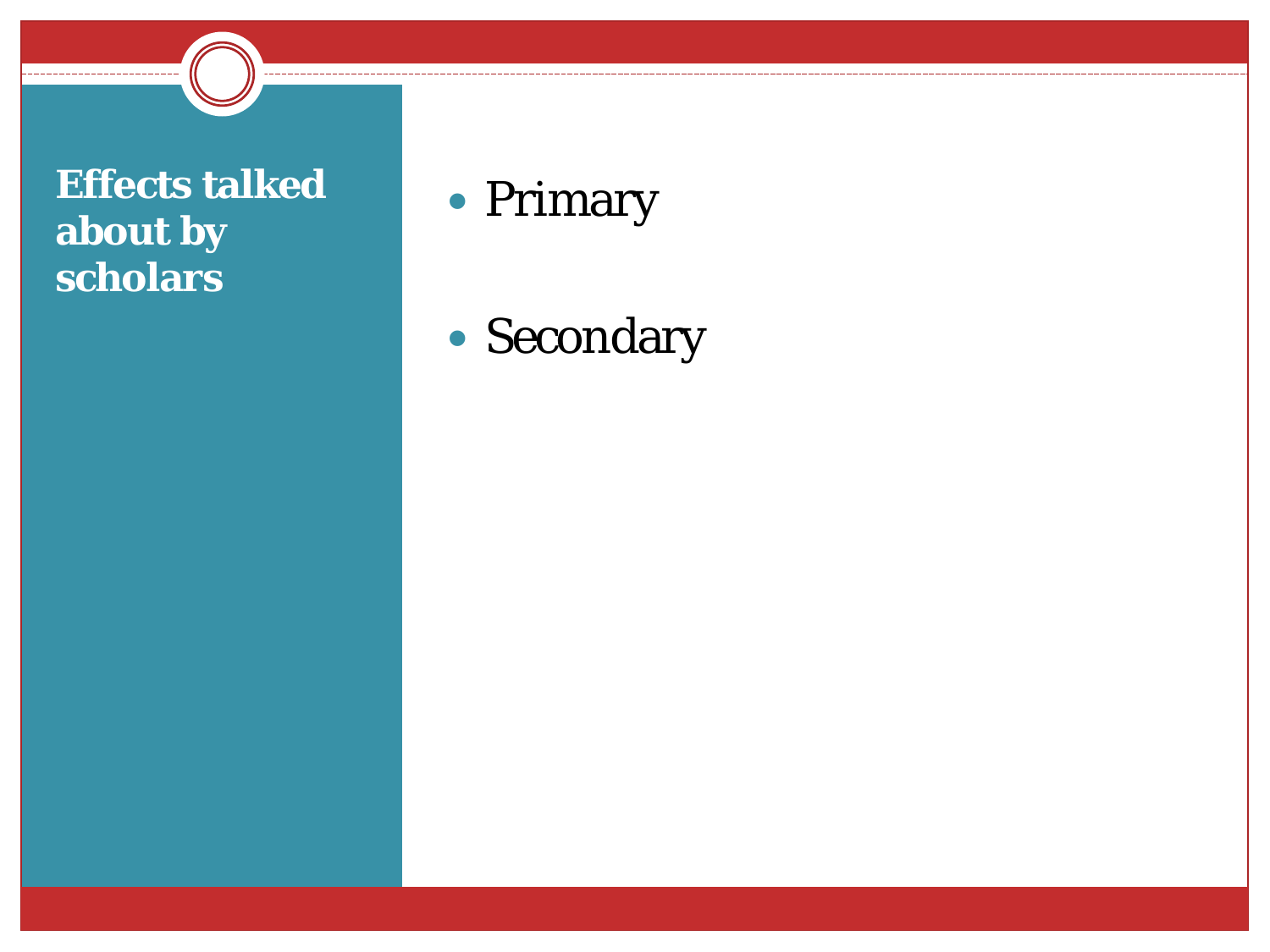

# • Primary

# **Secondary**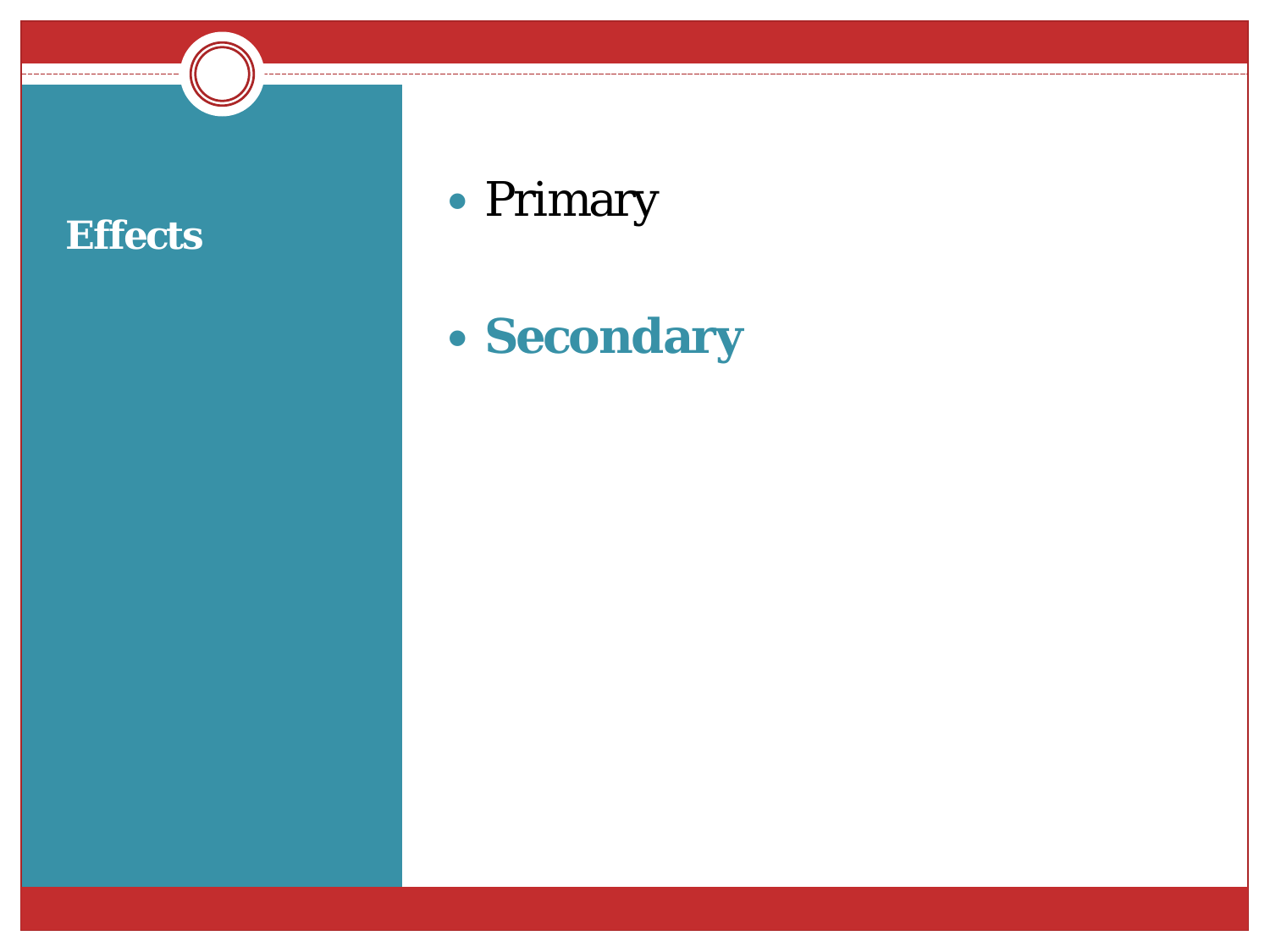# Part III

#### **PARTICIPATORY DEMOCRATIC THEORY**

 $- - -$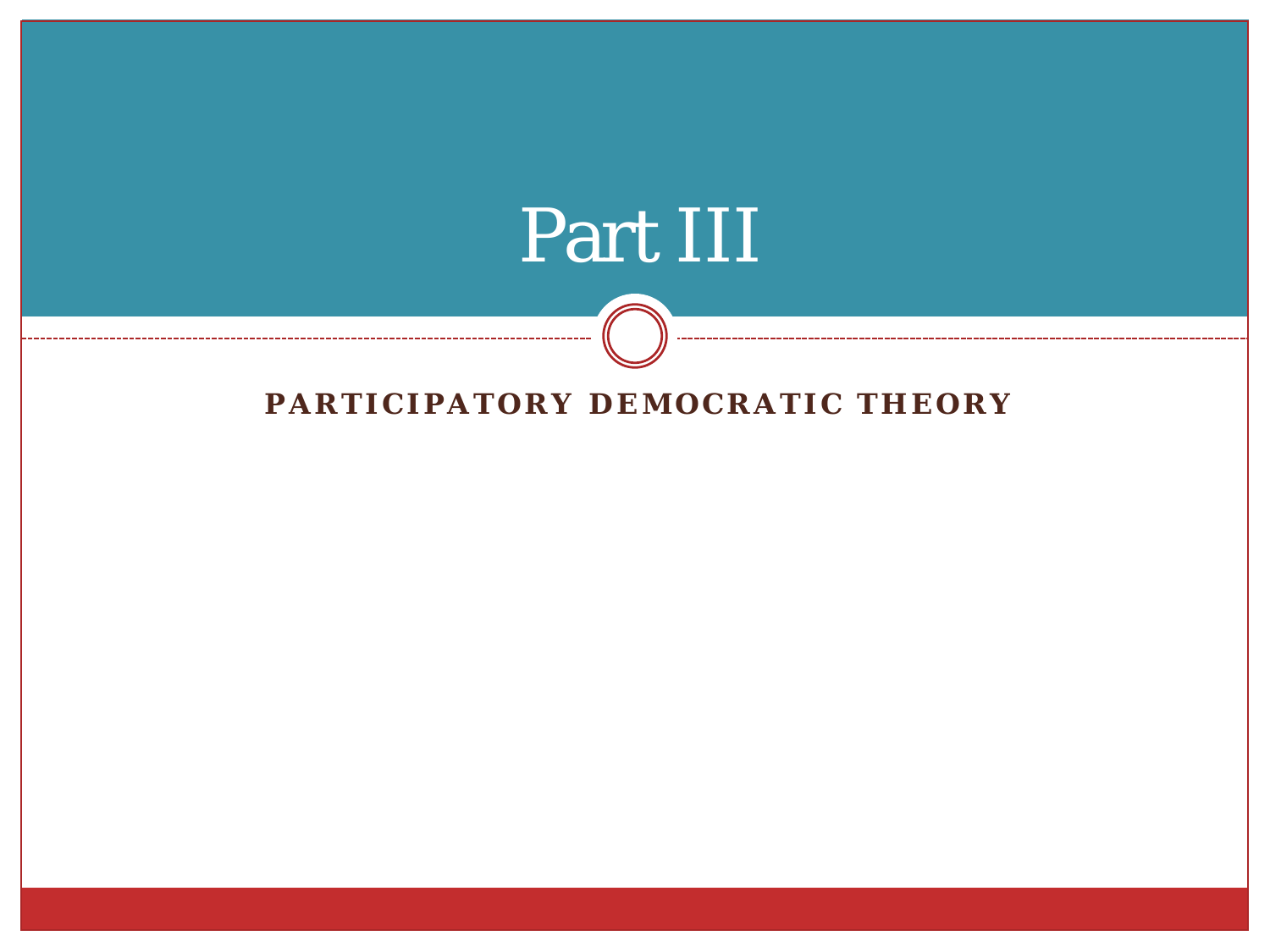## **Spillover Effects**

• The direct democracy experience is different

# How is it different?

- $\circ$  The act of voting is different
- The issues we consider are different
- $\circ$  The cost of voting is different
- The perceived benefits of voting or not voting are different
- The expectations for voters are different
- *Question: does direct democracy increase civic engagement?*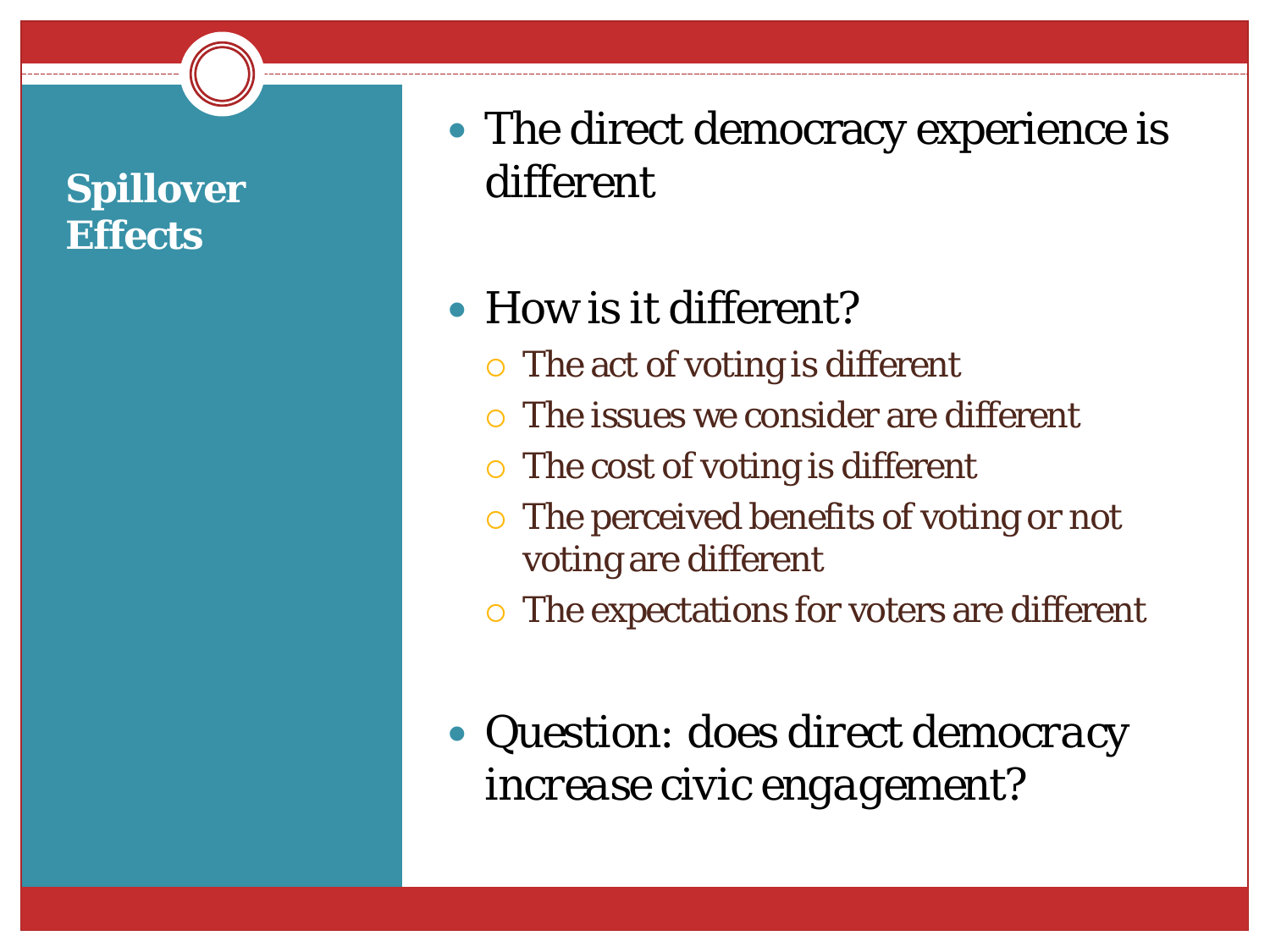

• Direct legislation engages citizens through involvement in their democracy; *empowerment* is key to this theory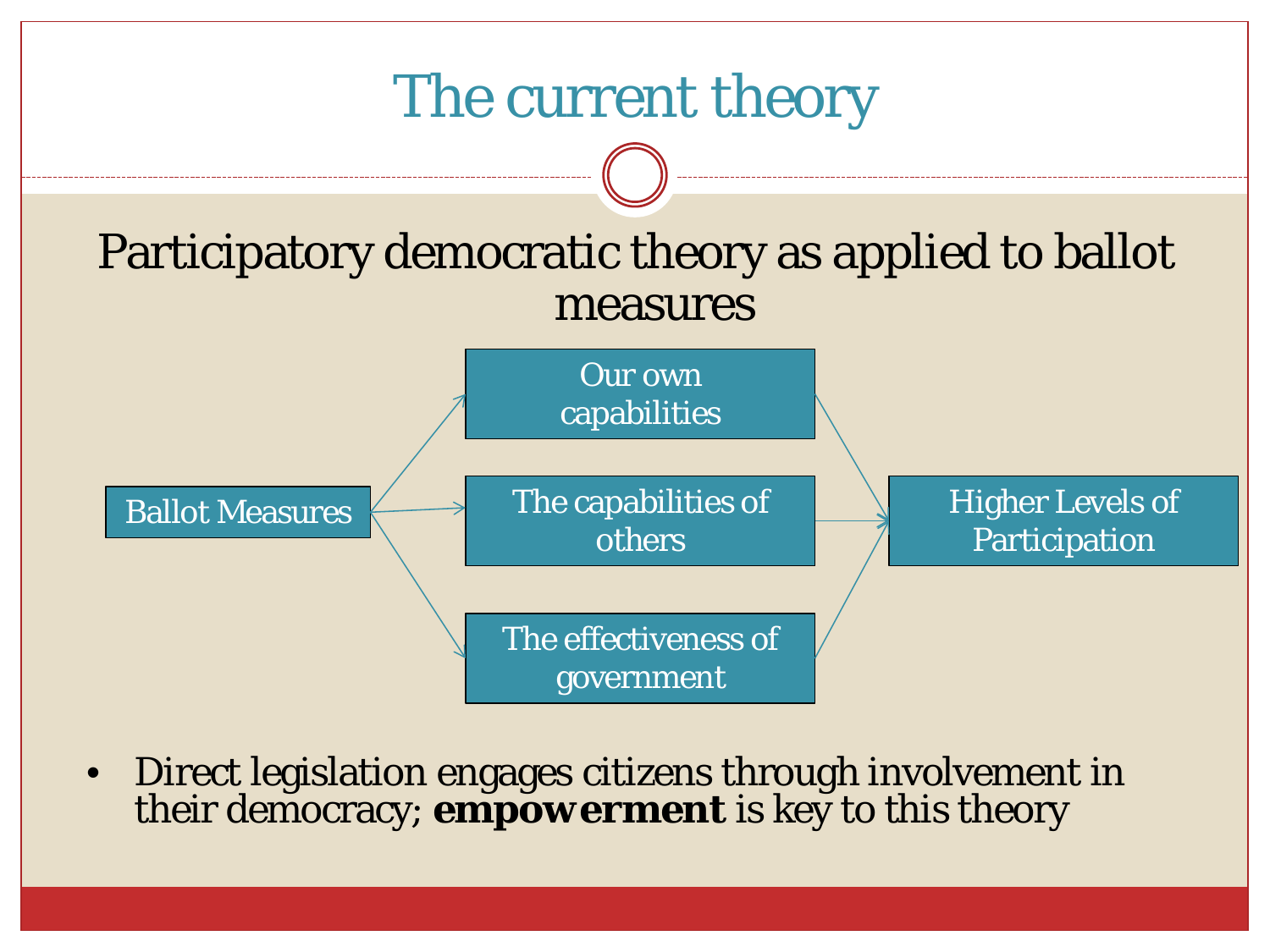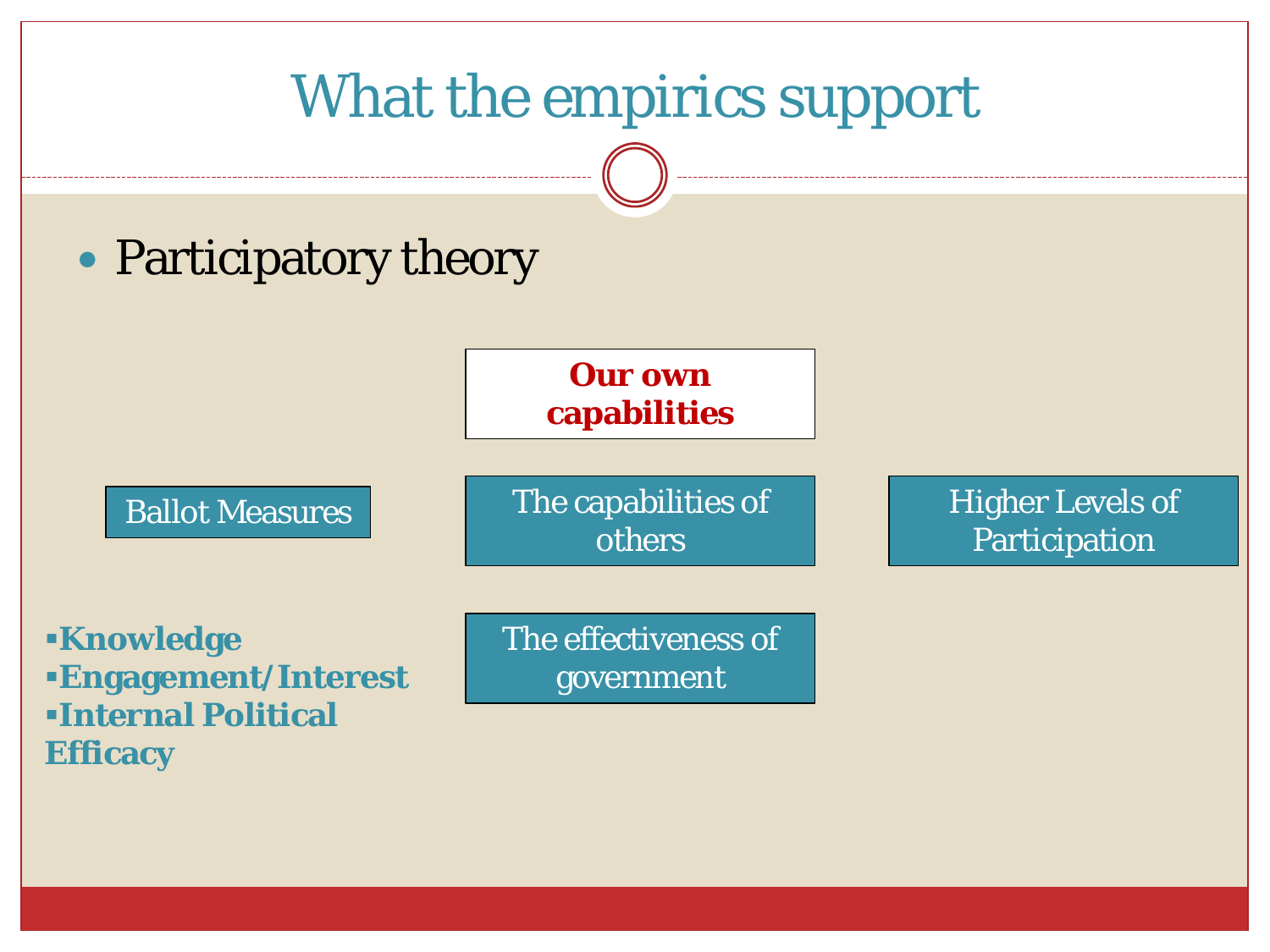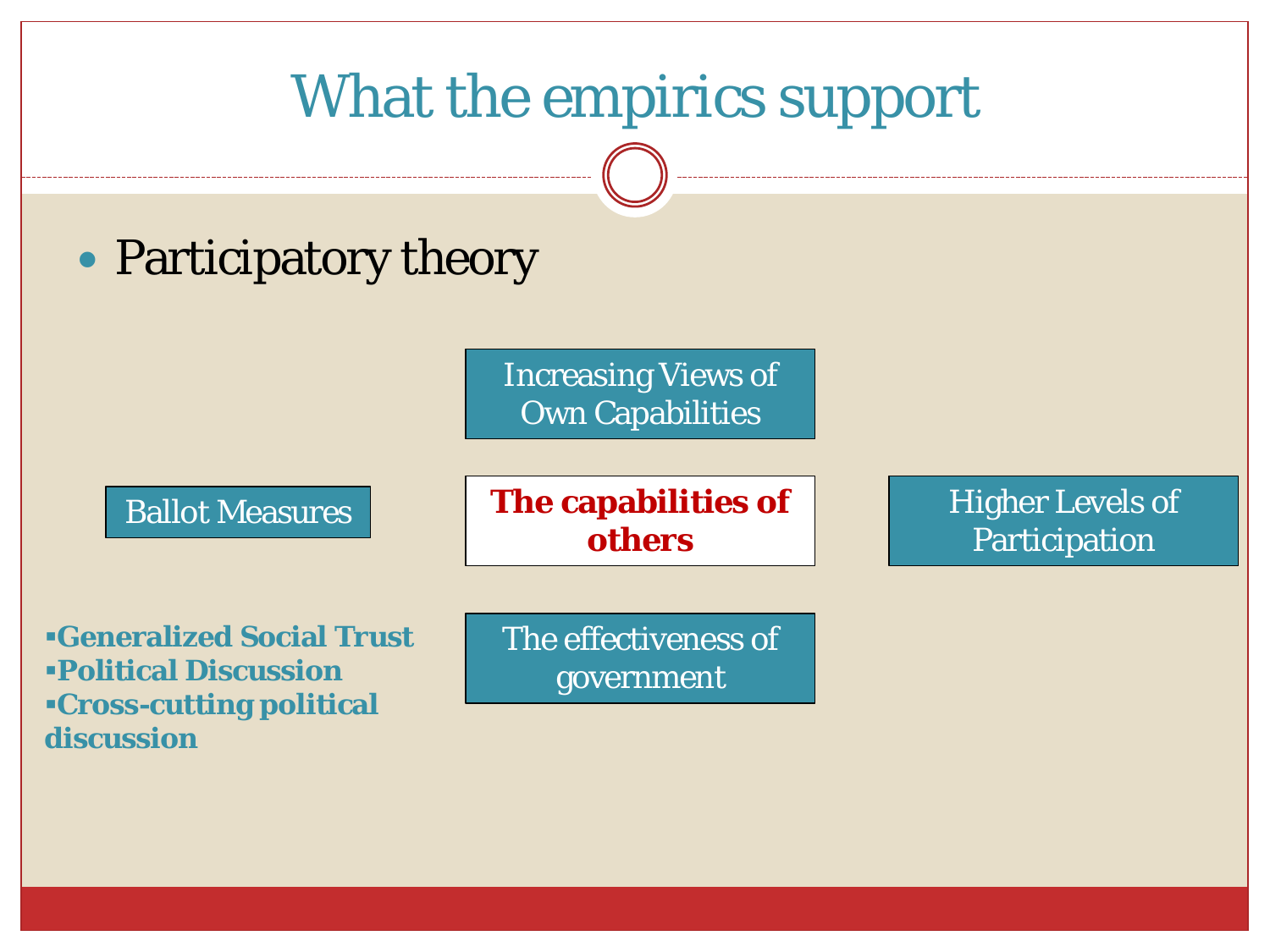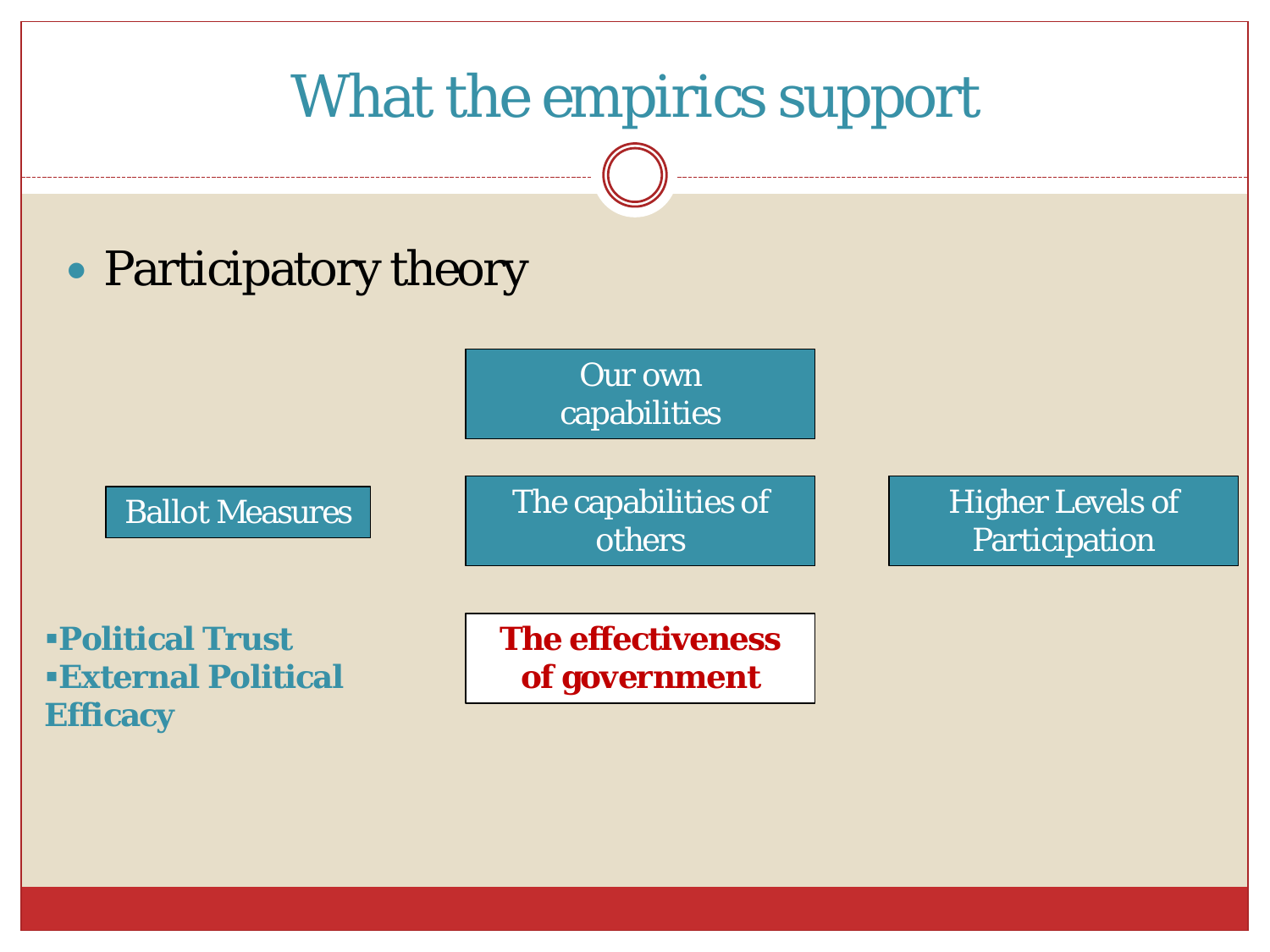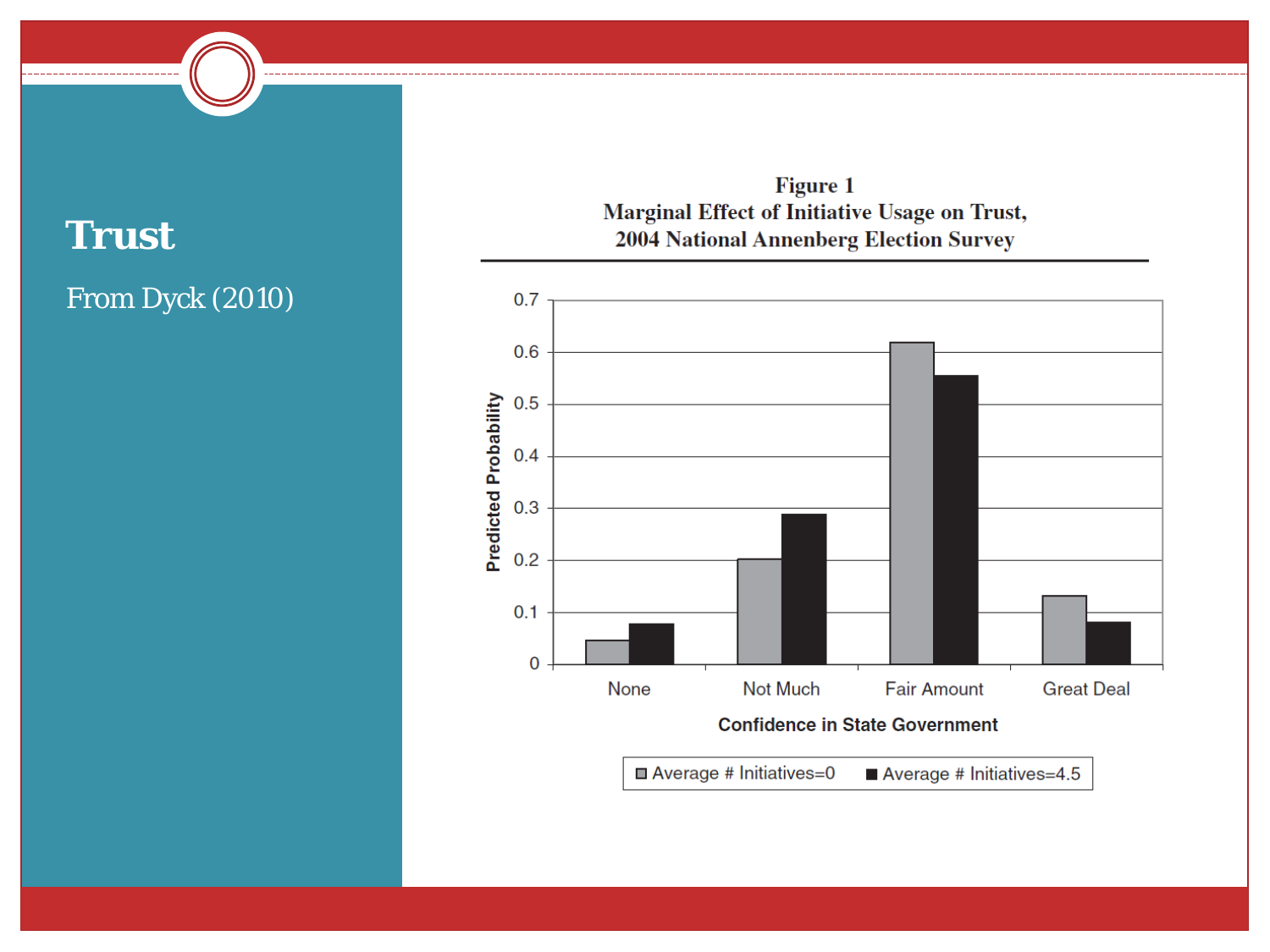## **Political Awareness**

(from Seabrook, Dyck and Lascher 2015)

#### **% Effect of 1 additional initiative per year, on average, on political knowledge**

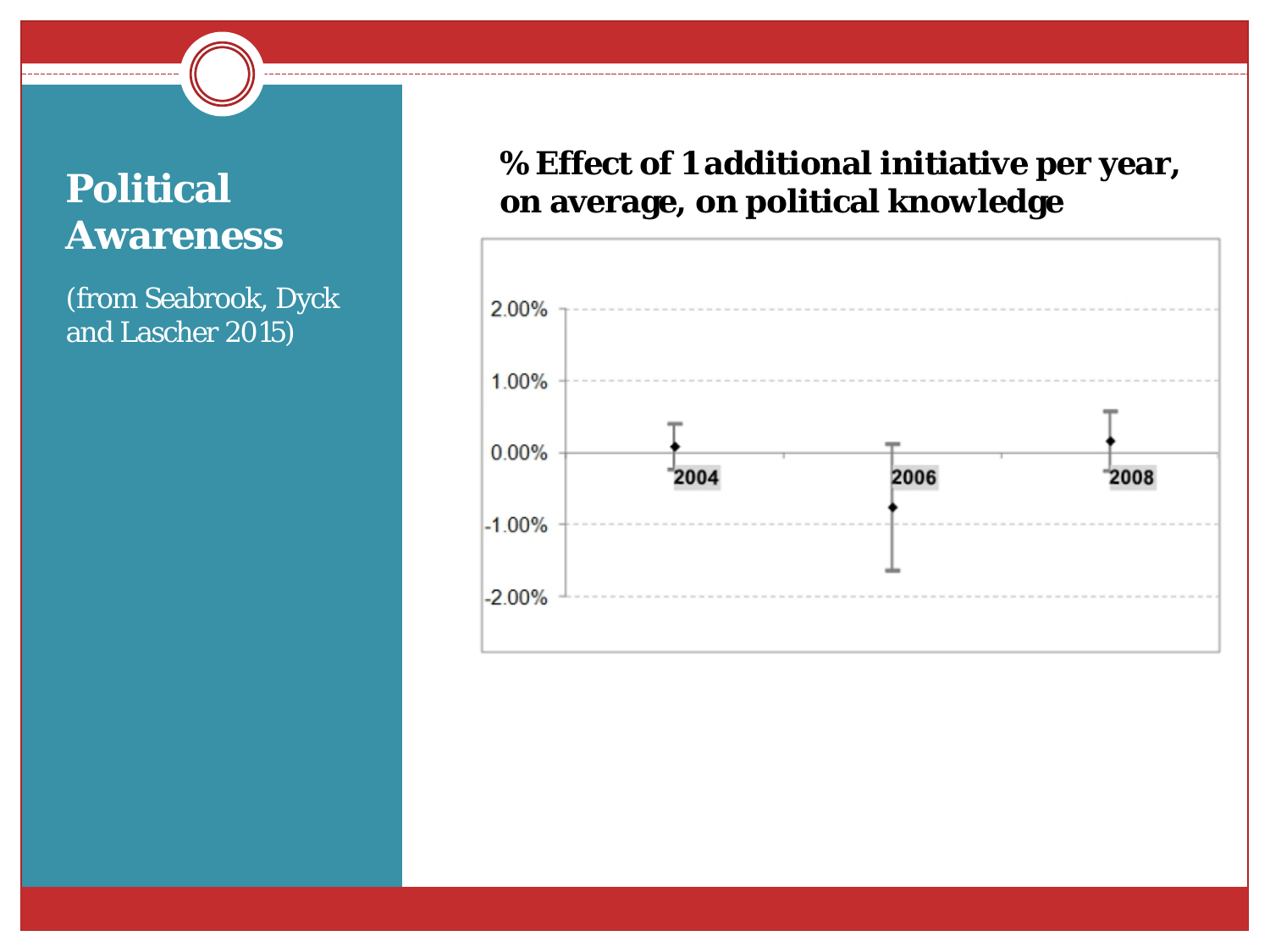### **Null Effects are the norm**

# Political Efficacy

- Some evidence that ballot measures decrease internal efficacy among longresource voters
- Political Interest
	- Inconsistent evidence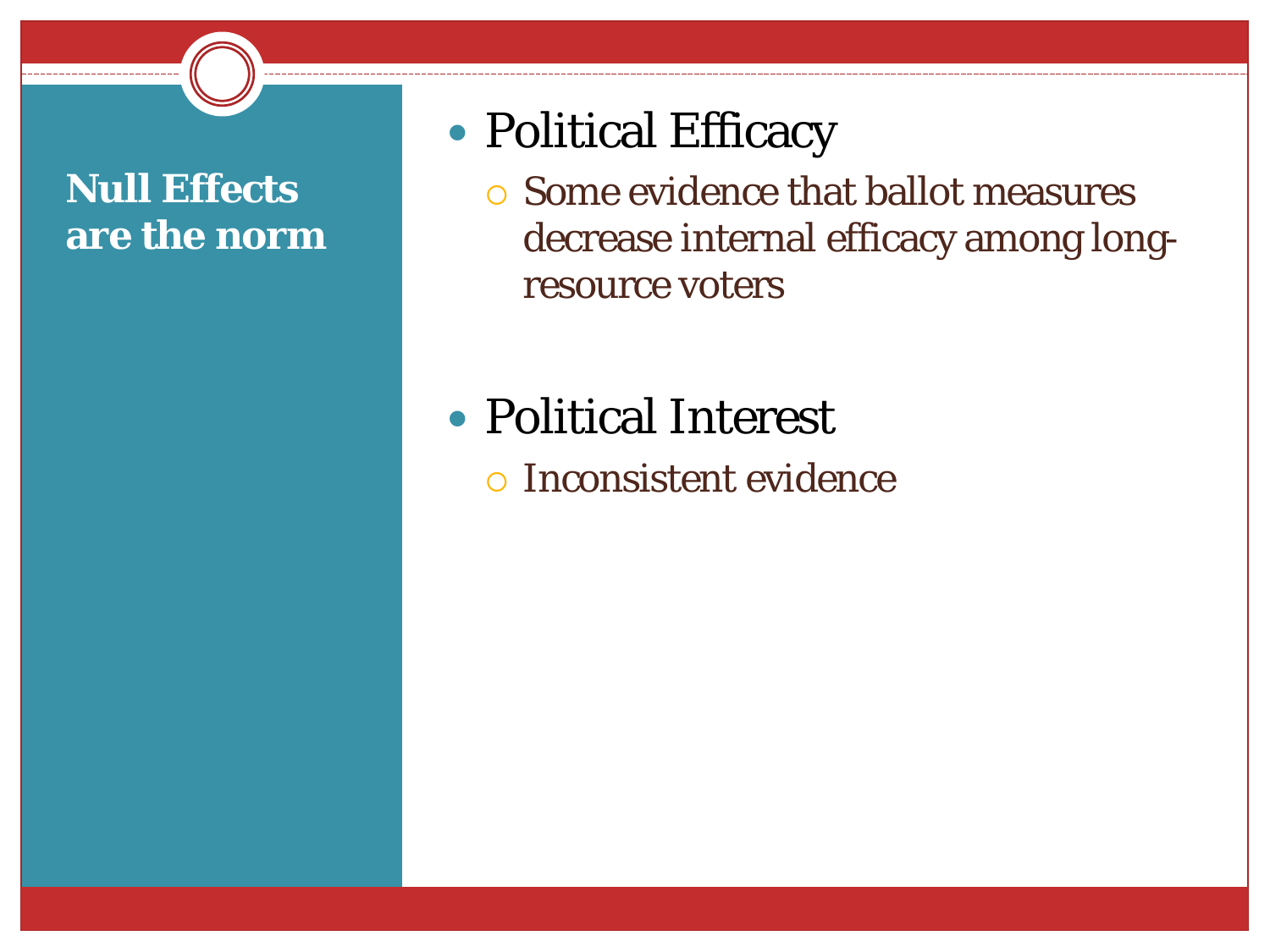# What the empirics support

# • Participatory theory

Ballot Measures

Our own capabilities

The capabilities of others

The effectiveness of government

Higher Levels of Participation

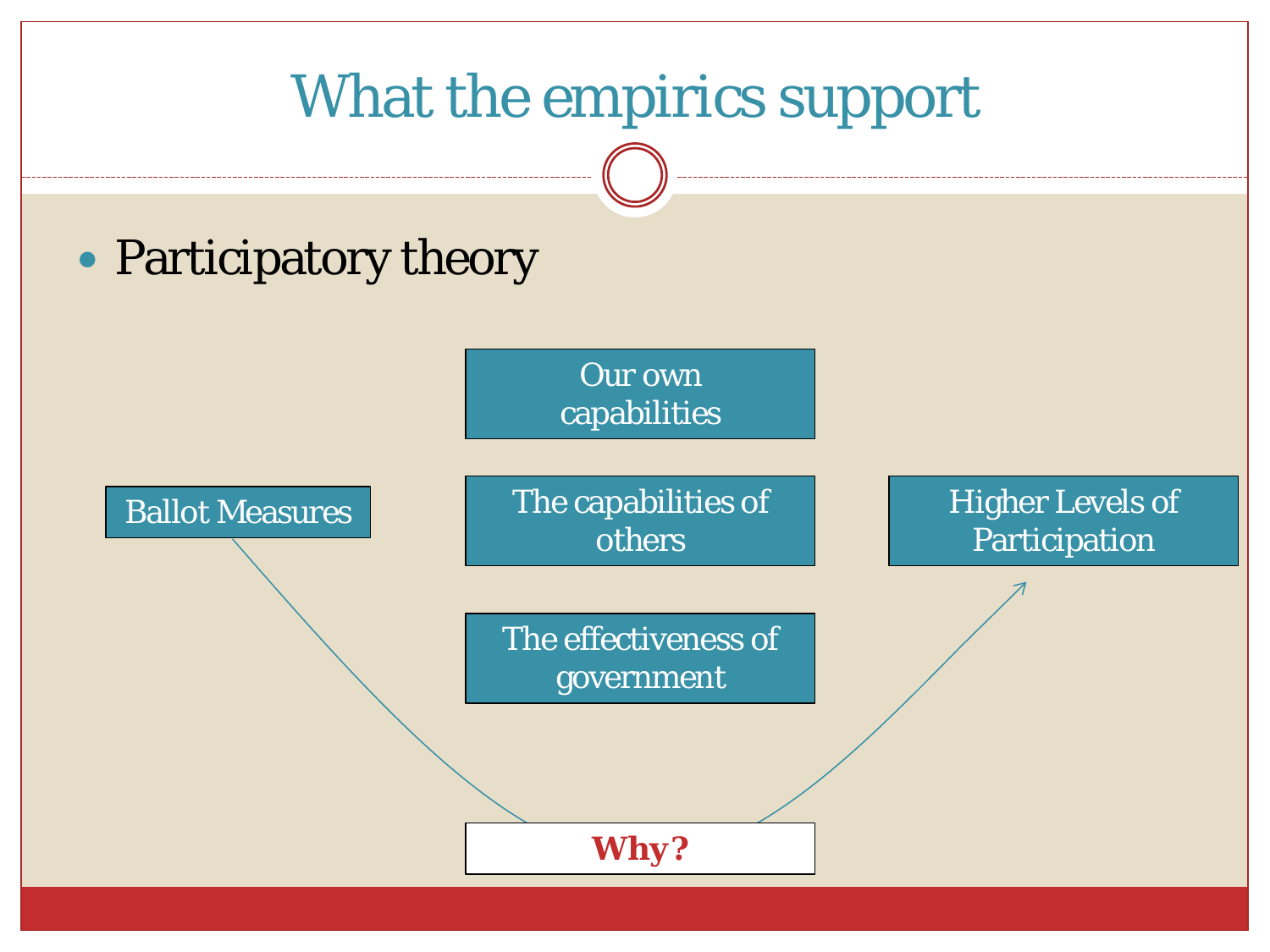# Part IV

#### **A NEW THEORY (AND SOME NEW EVIDENCE)**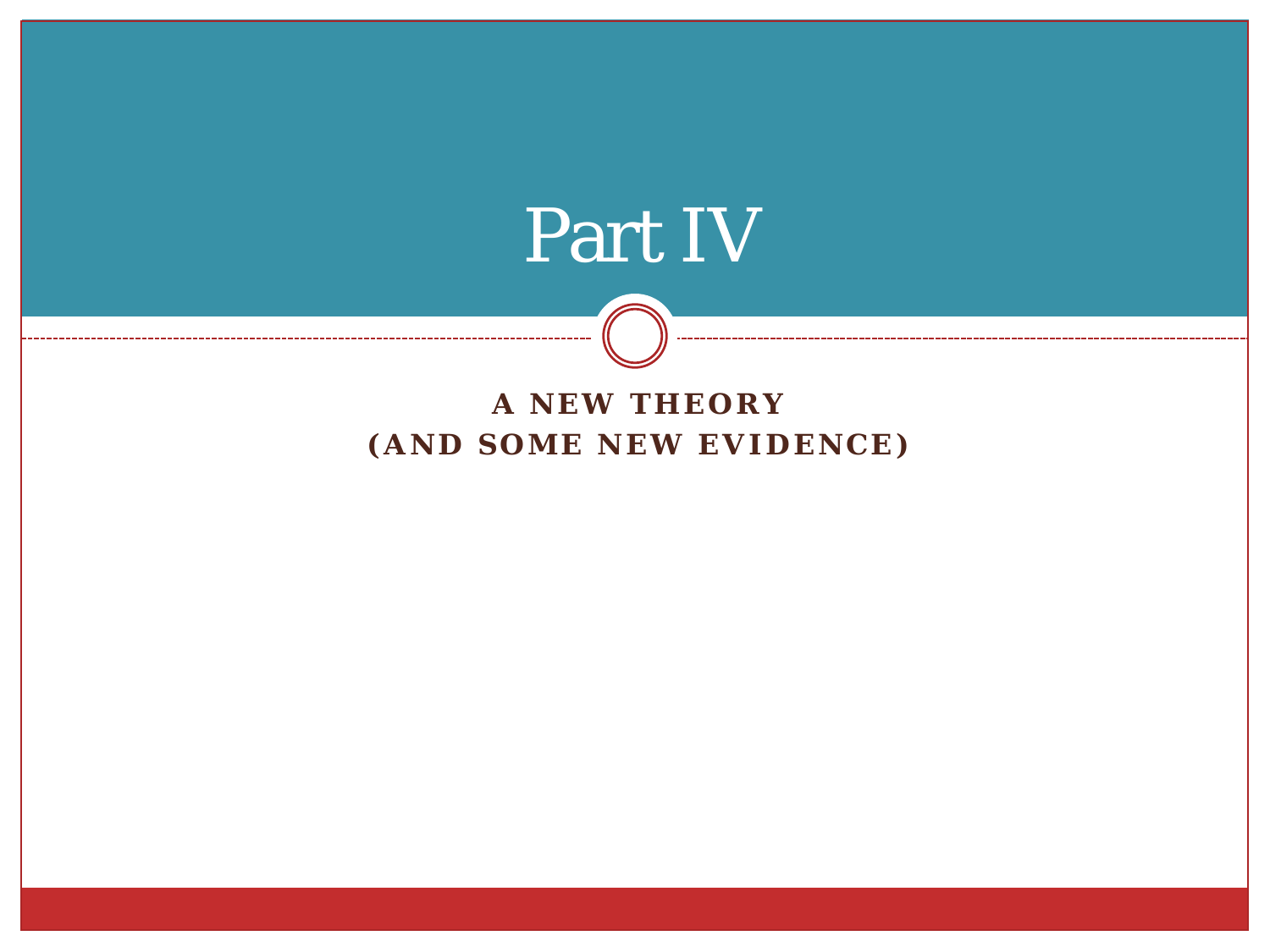### **Why does turnout increase?**

- Participatory theory argument falls apart
	- Was never really logically coherent (Rosenstone and Hansen 1993)
- How do we increase turnout?
	- Decrease the costs
	- Increase the benefit
	- o Increase the expressive benefit of voting – Civic Duty
	- **O** Create Social Pressure through campaigns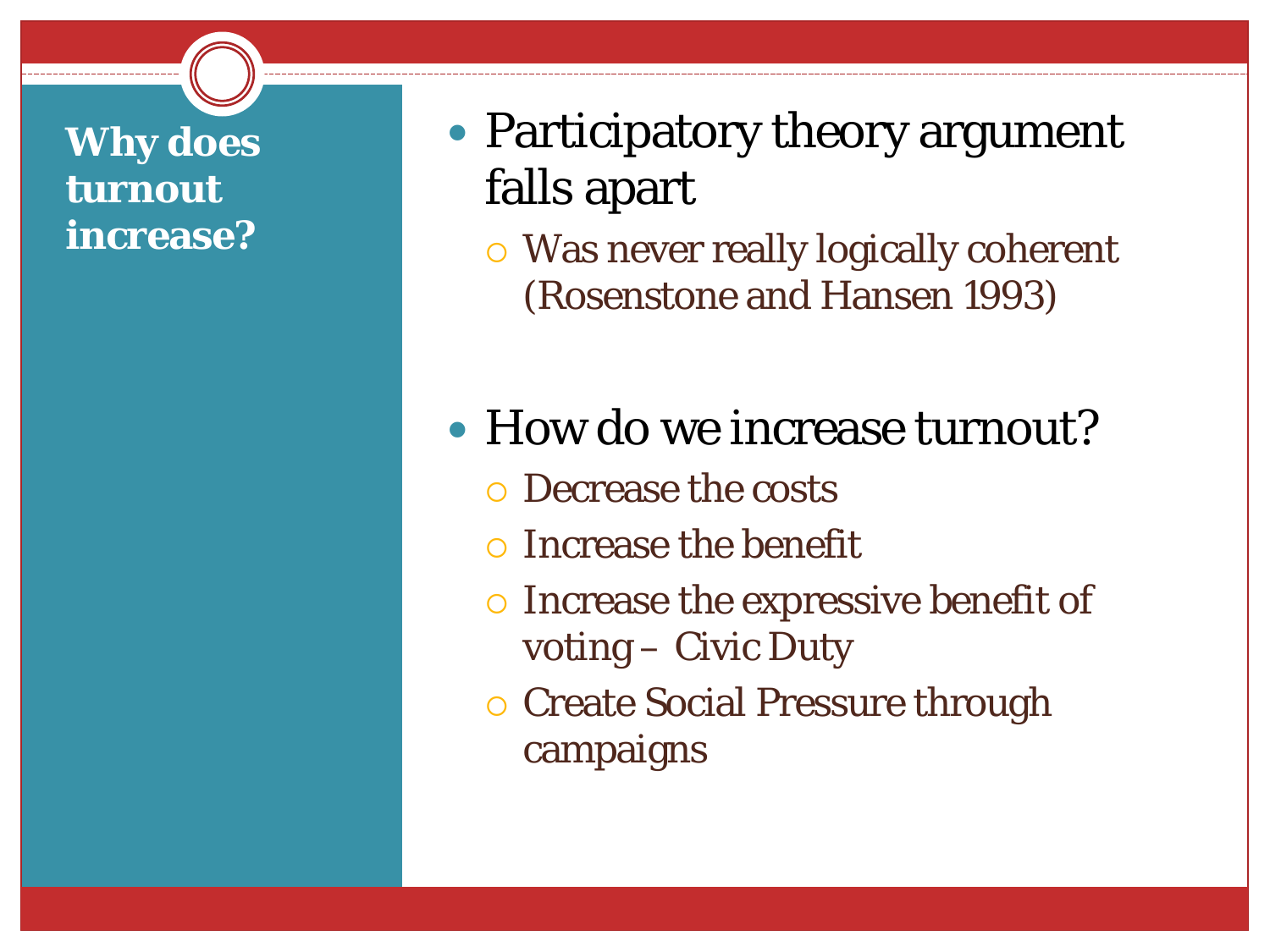## **An alternative theory**

**Propositions** 

#### • Conflict-centered process

- Schattschneider on conflict
- Dahl on the mobilization of conflict

#### Elite Behavior:

- The incentive structure for ballot initiatives encourages extremism
- Ballot initiatives completely change the way we understand agenda setting
- Ballot initiatives increase the number of interest groups
- $\circ$  More money  $\rightarrow$  more ad space  $\rightarrow$  more efforts to influence and mobilize

#### Mass Behavior:

- $\circ$  Mobilization without interest  $\rightarrow$  campaign mobilization
- Voters will trust the government at lower rates ; like direct democracy in the abstract, but dislike it in practice
- Issue space will be more developed and therefore more partisan
- *Despite the hopes of reformers, most of this conflict reinforces and intensifies partisan divides*